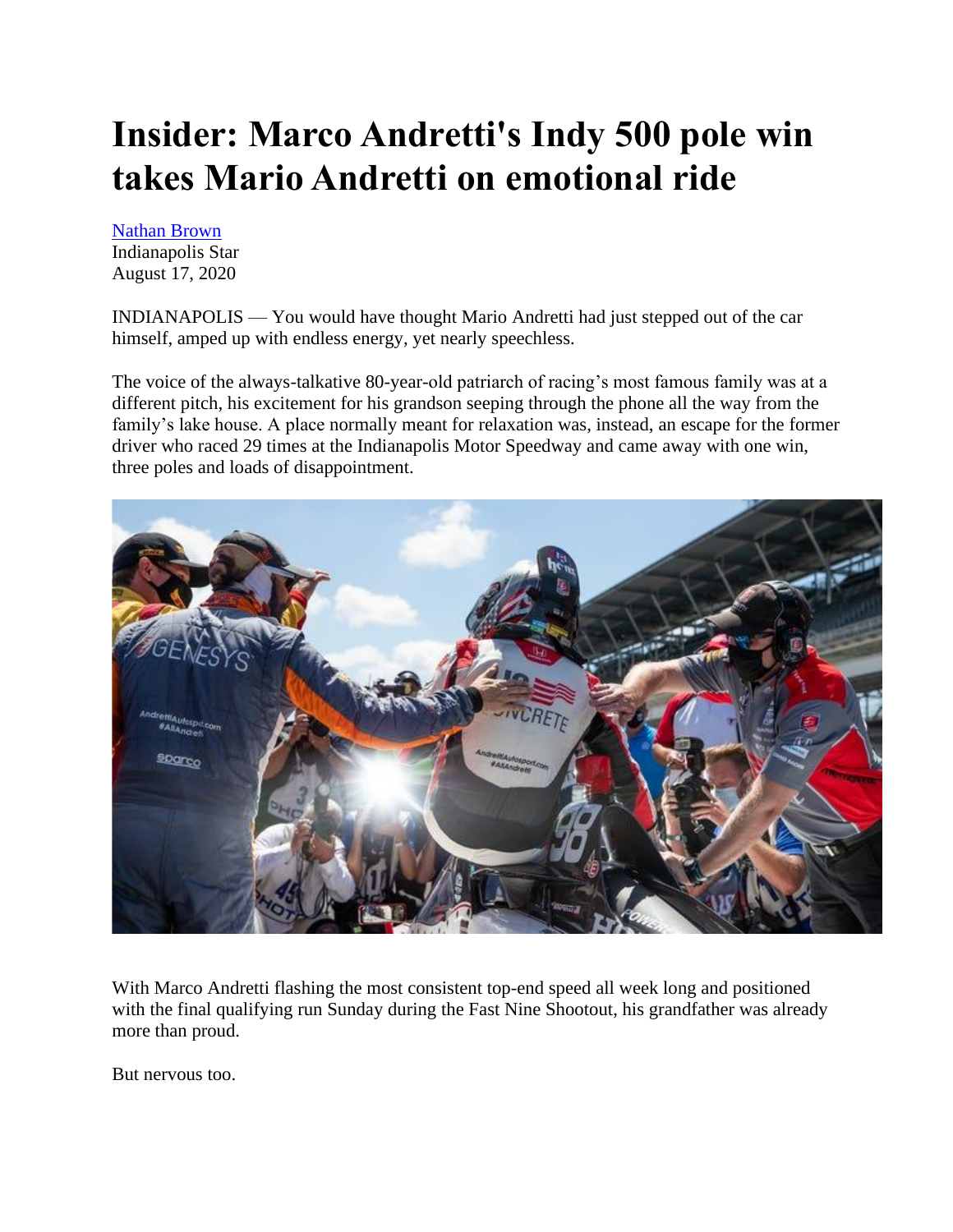"There's nothing you can do, except hope and pray," he told IndyStar after the younger Andretti clinched the pole for next week's Indy 500. "I'd never been so nervous in my entire life, but there was never anything more rewarding than today, to see Marco do his thing and the way he did it. I felt so helpless. But now, I'm so proud.

"He's got the talent beyond what his record says, and he showed something today we all knew was always there, but he had to show it. I think this is a big turnaround for him in his career, I really do."

IMS had always been a bittersweet second home for the Andretti family the last half-decade. After Mario's back-to-back poles in 1966-67, he emerged victorious in 1969 to spark the third of his four series championships. Five more times, the elder Andretti would start on the front row for the Greatest Spectacle in Racing, but never again would his famous grin land on the side of the Borg-Warner trophy.

And his son would bring no solace. For all he achieved in his illustrious auto-racing career, Michael Andretti never hopped out of the car in Victory Lane at IMS. And he never started on the inside of Row 1 either. Since 1987, the year Mario led 170 of the first 177 laps after starting on pole, only for his engine to fail him, no one from the Andretti family had taken home the P1 award the Sunday before the biggest race in the world.

Until Sunday, when the man who nearly won it all as a teenager, and whose career has been mired in mediocrity ever since, pulled off the almost unthinkable. IndyCar's 2020 it-man Scott Dixon, who won the first three races of the year and holds a commanding lead entering this year's Indy 500, threw down two laps in the 231s and comfortably sat atop the leaderboard as Andretti prepared for his run Sunday afternoon.

So when the three other Andretti drivers could hardly sniff Dixon's four-lap run Sunday, it was hard to imagine how the driver who hadn't started on the front row at IMS since 2013 would have what it took to fend off the Ice Man.

Andretti said his confidence came from a call with his grandfather not long before he hopped in the car Sunday morning.

"He said, 'The wind will scare you, but it won't ever crash you,' and today, he was right," the younger Andretti said as he stepped out the cockpit Sunday. "It was all good advice. 'Let them beat you, don't dial yourself out. You already know what you've got. Do it again and let them dial themselves out chasing you.'"

His grandfather elaborated: "I told him 'Don't make any changes (because of the wind).' And I think it's one of the first times ever I would have done exactly the same thing they did."

It's not often the elder Andretti gets his way. His driver grandson joked Friday, ahead of turning the fastest lap at IMS since 1996, that he was going to get yelled at either way with the extra boost injected into his No. 98 Honda.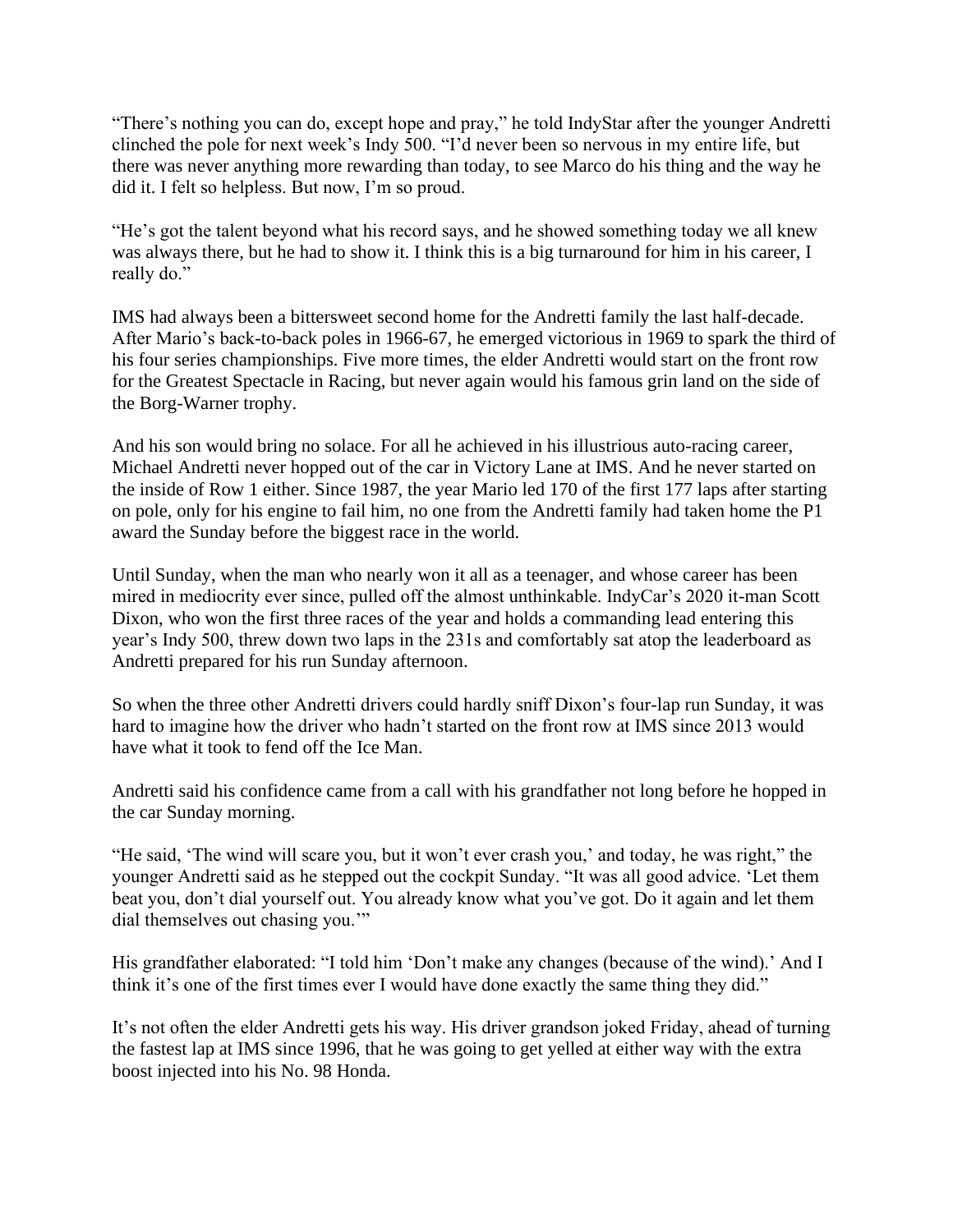"Today, I get yelled at either way. If I get a tow and not a clean run, (team co-owner Bryan Herta) and my engineer (Garrett Mothersead) are mad. If I don't get a tow/put up a big lap, (Mario Andretti) gets mad."

But the energy that the 1969 Indy 500 still elicits stems from his own passion for his grandson and the place that truly put the elder Andretti on the map. He knows just what winning there can do for a career, the doubters it can silence and the legacy a sip of milk in Victory Lane can create.

And that's all he's ever wanted for his grandson – a driver he sees so much of himself in.

"He's got commitment, and that's all that's ever mattered to us," Mario said. "As a family, we all pull for one another, and we're so proud of him. We realize how rewarding all these events are, and that's what you strive for, what you work hard for. That's what you take all the risk for, and when the rewards come to you, everything up to this point was worthwhile. Once you taste that, man, you want more. That's the beauty of it.

"Marco, he needed to taste this, and you know for sure he can get it done. Even though he knew before this time, he proved it, and I guarantee you his confidence and everything is going to bring his driving up a couple notches. That's what he needs, and that's beautiful."

Since that close-call in 2006, his rookie debut in the Indy 500, the youngest Andretti has won just twice – later that season at Sonoma and in 2011 at Iowa. Since the start of the 2016 season, he's claimed just two top-five finishes and hasn't stood on the podium once. But as his grandfather says, these performances he's put on display since rolling on the track Wednesday are what his teammates, his crew, his father and grandfather all knew were still possible.

But opportunities like Sunday don't come around often. It's why Marco wasn't just disappointed, but angry, immediately following that last-second pass from Sam Hornish Jr. in the final couple yards of the 200th lap in 2006.

"I knew when I lost the 500, you saw me mad cause I knew it was possible I'd be talking to you guys in 15 years without having won one yet," he said. "That's why I was so mad.

"And when you have struggles, it makes it all worth it when you have days like today. It's been brutal. I'm a competitor, and I don't want to not win races and get podiums. We're just not wired to not win."

For all the close calls, faultless crashes and mechanical failures he's suffered during his rollercoaster 15-year IndyCar career, it's only fitting Andretti gets to savor this one a little bit longer. His grandfather said it's the best thing about sitting on pole at IMS: "You have a whole week to savor it, and I love that for him."

It's what gave Mario all the confidence in the world entering that 1987 Indy 500 – the last time an Andretti started out front here. Now, he said, the whole family gets a week-long boost, as they